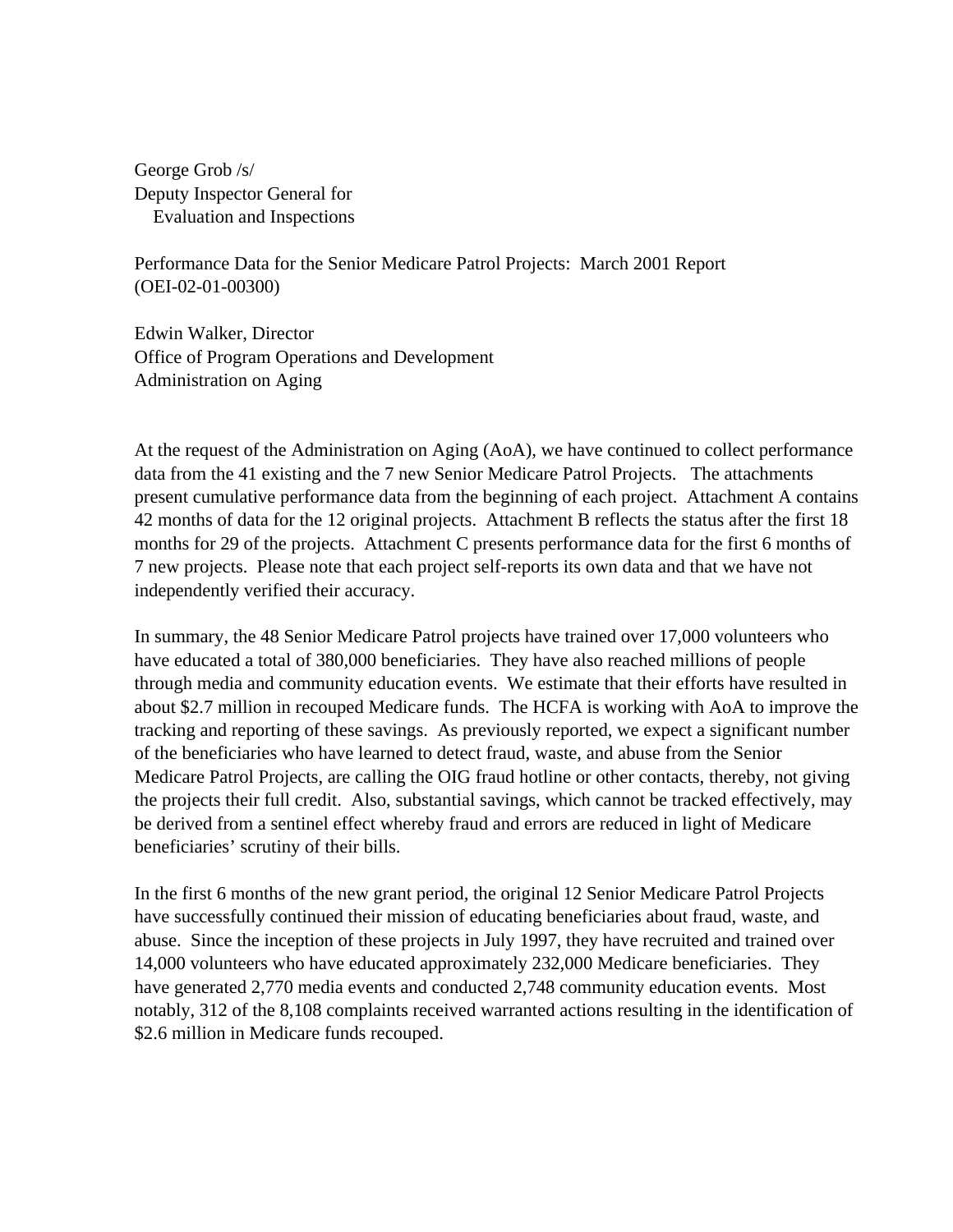#### Page 2 - Edwin Walker

The 29 Senior Medicare Patrol Projects which have operated for 18 months are also accomplishing a great deal through their efforts. More than 3,200 trainers have educated 150,000 beneficiaries. In addition, they have promoted 4,200 media and community education events. These projects have referred 1,160 of the 2,671 complaints received. Nearly 60% (681) of those referred resulted in action. A total of \$85,387 in Medicare funds recouped can be documented at this time, although we believe that the actual amount identified through these efforts is much higher.

Four of the seven new projects submitted performance data reflecting their training activities. The other three remain in the planning stage, and have no numbers to report as of December 31, 2000. The four projects trained 154 volunteers who have educated 363 beneficiaries. They have conducted 46 media and community education events. Complaints received from 23 beneficiaries resulted in 2 actions taken. One of these identified an erroneous charge of \$10,100, detected before Medicare made the payment.

We will continue to monitor the projects and provide you with summary reports of performance data. If you have any questions, please call me at (202) 619-0480 or have your staff call Jack Molnar at (212) 264-1998.

**Attachments**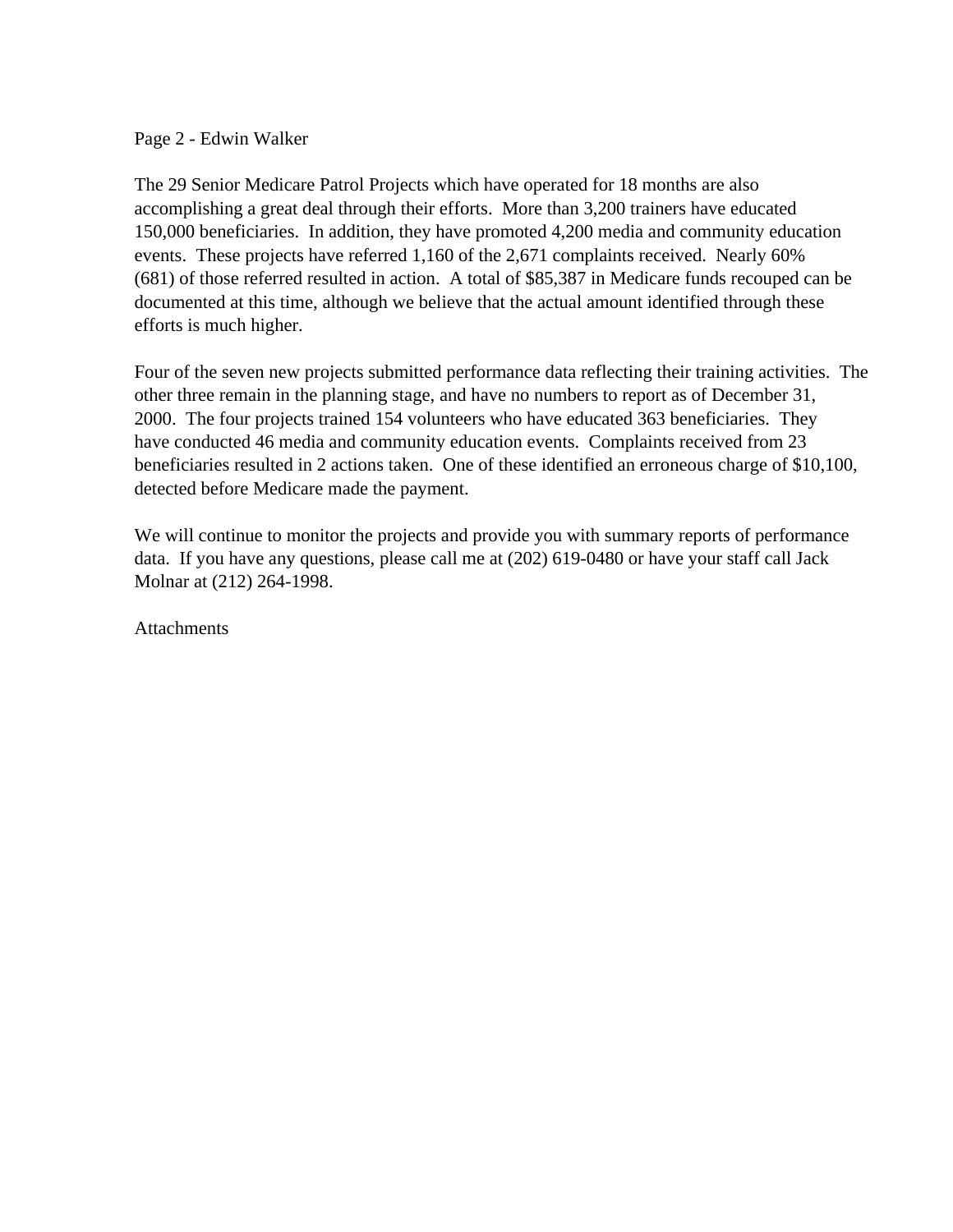# **42-Month Outcomes Reported by the Senior Medicare Patrol Projects**

| <b>Activity</b>                                                       | <b>TOTAL</b> | CA        | HI       | IA        | IL.        | <b>MD</b> | <b>MN</b> | <b>MO</b> | <b>NH</b>    | <b>NY</b>  | PA         | R <sub>l</sub> | WI         |
|-----------------------------------------------------------------------|--------------|-----------|----------|-----------|------------|-----------|-----------|-----------|--------------|------------|------------|----------------|------------|
| <b>OUTPUTS</b>                                                        |              |           |          |           |            |           |           |           |              |            |            |                |            |
| ≢ training sessions                                                   | 902          | 67        | 19       | 72        | 19         | 99        | 52        | 17        | 10           | 447        | 44         | 9              | 47         |
| # trainers trained                                                    | 14,472       | 1,017     | 162      | 936       | 235        | 930       | 332       | 82        | 348          | 9,572      | 105        | 228            | 525        |
| ≉ media events                                                        | 2,770        | 158       | 74       | 396       | 74         | 154       | 293       | 54        | 980          | 267        | 45         | 139            | 136        |
| # community education                                                 | 2,748        | 9         | 45       | 335       | 138        | 533       | 301       | 111       | 131          | 730        | 270        | 35             | <b>110</b> |
| <b>OUTCOMES</b>                                                       |              |           |          |           |            |           |           |           |              |            |            |                |            |
| otal # trainers who have ever<br>conducted activities:                | 4,191        | 292       | 65       | DK        | 235        | 74        | 92        | 82        | 344          | 2,817      | 50         | 23             | 117        |
| ≢ group sessions                                                      | 5,197        | 920       | 152      | 654       | 1,101      | 167       | 348       | 96        | 336          | 619        | 372        | 201            | 231        |
| # beneficiaries at group<br>sessions                                  | 213,760      | 45,804    | 6,298    | 21,233    | 40,615     | 10,092    | 7,543     | 5,122     | 7,441        | 24,869     | 33,314     | 4,390          | 7,039      |
| <b>‡one-on-one sessions</b>                                           | 18,078       | 607       | $\bf{0}$ | 115       | 444        | 4,916     | 350       | 1,270     | 7,496        | 2,392      | 375        | DK             | 113        |
| otal # beneficiaries educated                                         | 231,838      | 46,411    | 6,298    | 21,348    | 41,059     | 15,008    | 7,893     | 6,392     | 14,937       | 27,261     | 33,689     | 4,390          | 7,152      |
| estimated # people reached<br>by media events                         | 47,122,273   | 6,535,510 | 771,183  | 2,000,000 | 10,665,000 | 528,669   | 195,648   | 188,000   | 1,130,000    | 688,228    | 10,546,200 | 8,811,300      | 5,062,535  |
| estimated # people reached<br><b>by community education</b><br>vents: | 8,646,233    | 11,459    | 5,978    | 26,521    | 8,205      | 37,553    | 13,411    | 237,621   | 15,767       | 250,276    | 8,009,000  | 14,768         | 15,674     |
| # complaints received                                                 | 8,108        | 607       | 24       | 776       | 206        | 812       | 185       | 19        | 4,721        | 196        | 440        | 31             | 91         |
| # complaints referred for<br>ollow-up                                 | 1,190        | 182       | 6        | 349       | 73         | 140       | 106       | 17        | 74           | 70         | 94         | 30             | 49         |
| # complaints resulting in<br>some action                              | 312          | 35        | $\bf{0}$ | 24        | <b>DK</b>  | 101       | 26        | DK        | 23           | 43         | 34         | 5              | 21         |
| Medicare \$ recouped                                                  | 2,614,994    | 1,315,119 | $\bf{0}$ | 1,145,767 | DK         | DK        | 109,997*  | DK        | $\mathbf{0}$ | 3,008      | 144,179    | DK             | 6,922      |
| <b>Other \$ recouped</b>                                              | 48,419,638   | 38,787    | 0        | 58,691    | 146,485    | DK        | 15,805    | 213,346   | 29,345       | 47,901,200 | 1,835      | DK             | 14,143     |
| <b>Total \$ recouped</b>                                              | 51,034,632   | 1,353,906 | $\bf{0}$ | 1,204,457 | 146,485    | $\bf{0}$  | 15,805    | 213,346   | 29.345       | 47,904,208 | 146,014    | $\mathbf{0}$   | 21,065     |

**\*Pending documentation of actual recoupments**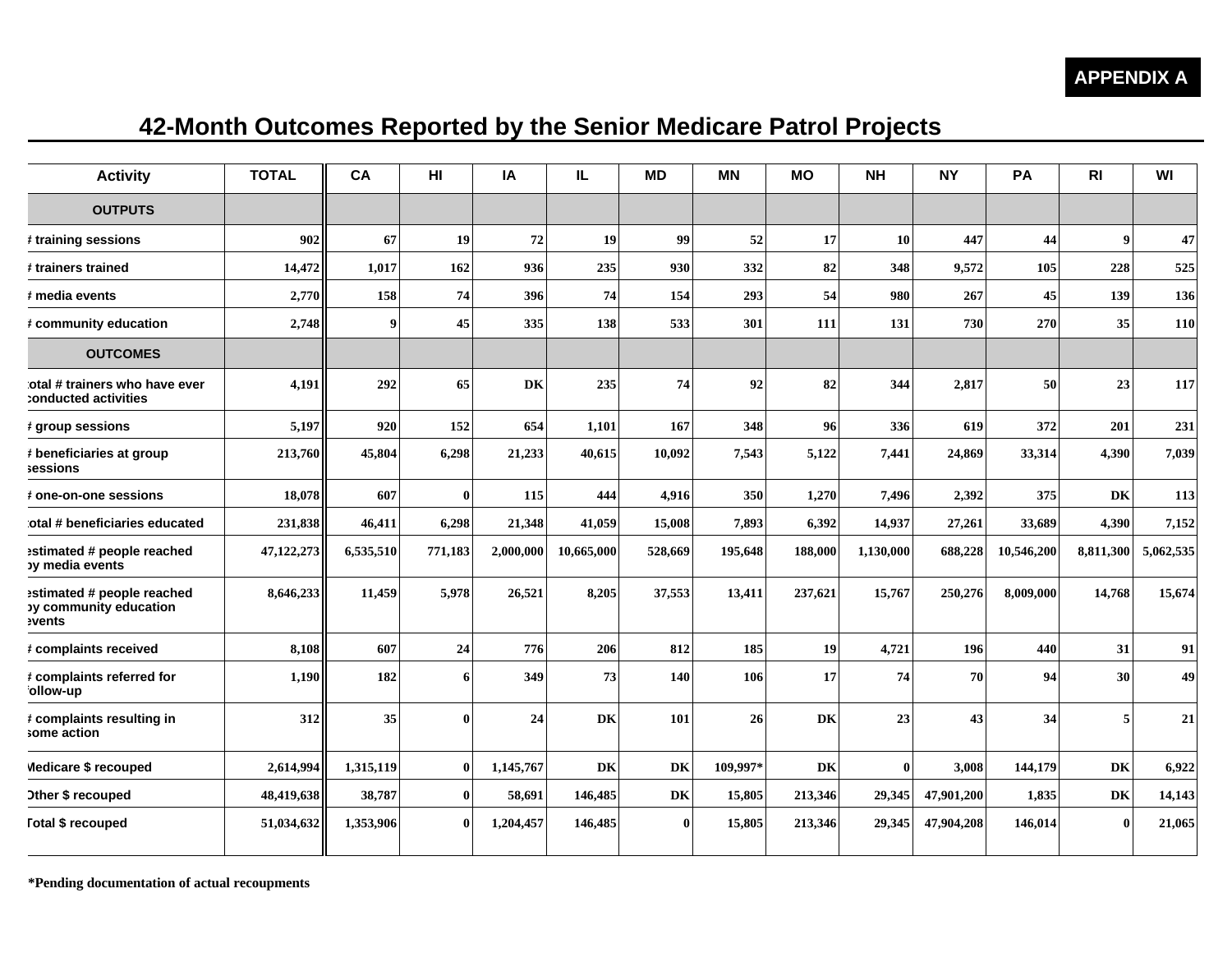#### **APPENDIX B**

## **18-Month Outcomes Reported by the Senior Medicare Patrol Projects**

| <b>Activity</b>                                             | <b>TOTAL</b> | <b>AK</b>        | <b>AL</b>      | <b>AR</b>    | <b>AZ</b>    | <b>CO</b> | <b>CT</b>             | DC <sup>1</sup> | DC <sup>2</sup> | <b>DE</b>             | FL.          | GA <sup>3</sup> | GA <sup>4</sup>         | ID      | IN           |
|-------------------------------------------------------------|--------------|------------------|----------------|--------------|--------------|-----------|-----------------------|-----------------|-----------------|-----------------------|--------------|-----------------|-------------------------|---------|--------------|
| <b>OUTPUTS</b>                                              |              |                  |                |              |              |           |                       |                 |                 |                       |              |                 |                         |         |              |
| $\ddagger$ training sessions                                | 511          | 40               | 15             | $\mathbf{2}$ | 22           | 16        | 6                     | 9 <sup>1</sup>  | $\mathbf{0}$    | 13                    | 8            | 11              | 15                      | 17      | $\bf{0}$     |
| $\rlap{/}$ trainers trained                                 | 3,204        | 62               | 143            | 27           | 45           | 139       | 101                   | 40              | $\mathbf{0}$    | 94                    | 43           | 123             | 135                     | 33      | $\mathbf{0}$ |
| # media events                                              | 2,397        | 35               | 63             | 17           | 396          | 19        | 23                    | 16              | $\mathbf{0}$    | 910                   | 41           |                 | -6                      | 142     |              |
| # community education events                                | 1,803        | 36               | 93             | 47           | 135          | 55        | 107                   | 25              | 15              | 45                    | 46           | $\mathcal{D}$   | 59                      | 28      |              |
| <b>OUTCOMES</b>                                             |              |                  |                |              |              |           |                       |                 |                 |                       |              |                 |                         |         |              |
| otal # trainers who have ever<br>conducted activities       | 1,401        | 55               | 57             | 8            | 12           | 22        | 6                     | 14              | 5               | 35                    | 21           | 87              | 52                      | 23      | 0            |
| # group sessions                                            | 2,783        | 20               | 108            | 38           | 70           | 203       | 41                    | 54              | 14              | 82                    | 31           | 108             | 257                     | 226     | $\mathbf{0}$ |
| # beneficiaries at group sessions                           | 124,629      | 494              | 2,953          | 5,206        | 13,446       | 7,481     | 951                   | 2,148           | 245             | 2,011                 | 1,061        | 3,023           | 8,822                   | 6,791   | $\mathbf{0}$ |
| # one-on-one sessions                                       | 25,643       | 1,407            | 138            | <b>20</b>    | 42           | 82        | $\boldsymbol{\Delta}$ | 10              | 110             | $\boldsymbol{\Delta}$ | 87           | 48              | 3                       | 53      | $\mathbf{0}$ |
| otal # beneficiaries educated                               | 150,272      | 1,901            | 3,091          | 5,226        | 13,488       | 7,563     | 955                   | 2,158           | 355             | 2,015                 | 1,148        | 3,071           | 8,825                   | 6,844   | $\mathbf{0}$ |
| estimated # people reached by<br>nedia events               | 24,232,696   | 80,370           | 1,395,450      | 192,300      | 52,680       | 462,366   | 284,547               | 285,000         | $\mathbf{0}$    | 375,000               | 2,251,018    | 1,000           | 29,533                  | 400,450 | $\mathbf{0}$ |
| estimated # people reached by<br>community education events | 467,095      | 2,200            | 5,415          | 3,475        | 16,789       | 6,439     | 5,754                 | 174,000         | 1,412           | 121,702               | 13,994       | 530             | 6,780                   | 1,122   |              |
| # complaints received                                       | 2,671        | 326              | 29             | 6            | 440          | 56        | <b>16</b>             | 92              | $\mathbf{0}$    | 50                    | 42           | $\mathbf{0}$    | 12                      | 218     | $\bf{0}$     |
| # complaints referred for follow-up                         | 1,160        | $\boldsymbol{4}$ | 17             | 4            | 46           | 8         | 10                    | 33              | $\mathbf{0}$    | $\overline{2}$        | 7            | 0               | $\overline{\mathbf{3}}$ | 147     | $\bf{0}$     |
| # complaints resulting in some<br>action                    | 681          | $\overline{2}$   | $\overline{2}$ | <b>DK</b>    | $\mathbf{1}$ | DK        | 1                     | 3               | $\mathbf{0}$    | $\theta$              | $\mathbf{1}$ | 0               |                         | 84      | $\mathbf{0}$ |
| Medicare \$ recouped                                        | 85,387       | $\bf{0}$         | $\mathbf{0}$   | $\bf{0}$     | $\mathbf{0}$ | $\bf{0}$  | 162                   | $\bf{0}$        | $\mathbf{0}$    | $\mathbf{0}$          | $\mathbf{0}$ | $\mathbf{0}$    | $\bf{0}$                | 10,970  | $\bf{0}$     |
| Other \$ recouped                                           | 81,649       | 12,414           | $\bf{0}$       | $\mathbf{0}$ | 618          | $\bf{0}$  | $\bf{0}$              | $\bf{0}$        | $\mathbf{0}$    | $\mathbf{0}$          | $\mathbf{0}$ | 0               | $\mathbf{0}$            | 22,705  | $\bf{0}$     |
| <b>Total \$ recouped</b>                                    | 167,036      | 12,414           | $\bf{0}$       | 0            | 618          | 0         | 162                   | 0               | $\Omega$        | $\mathbf{0}$          | $\Omega$     |                 | 0                       | 33,675  | $\bf{0}$     |

**Please note these distinctions:** 

**1. The AARP Foundation, DC 2. Friendship House, DC**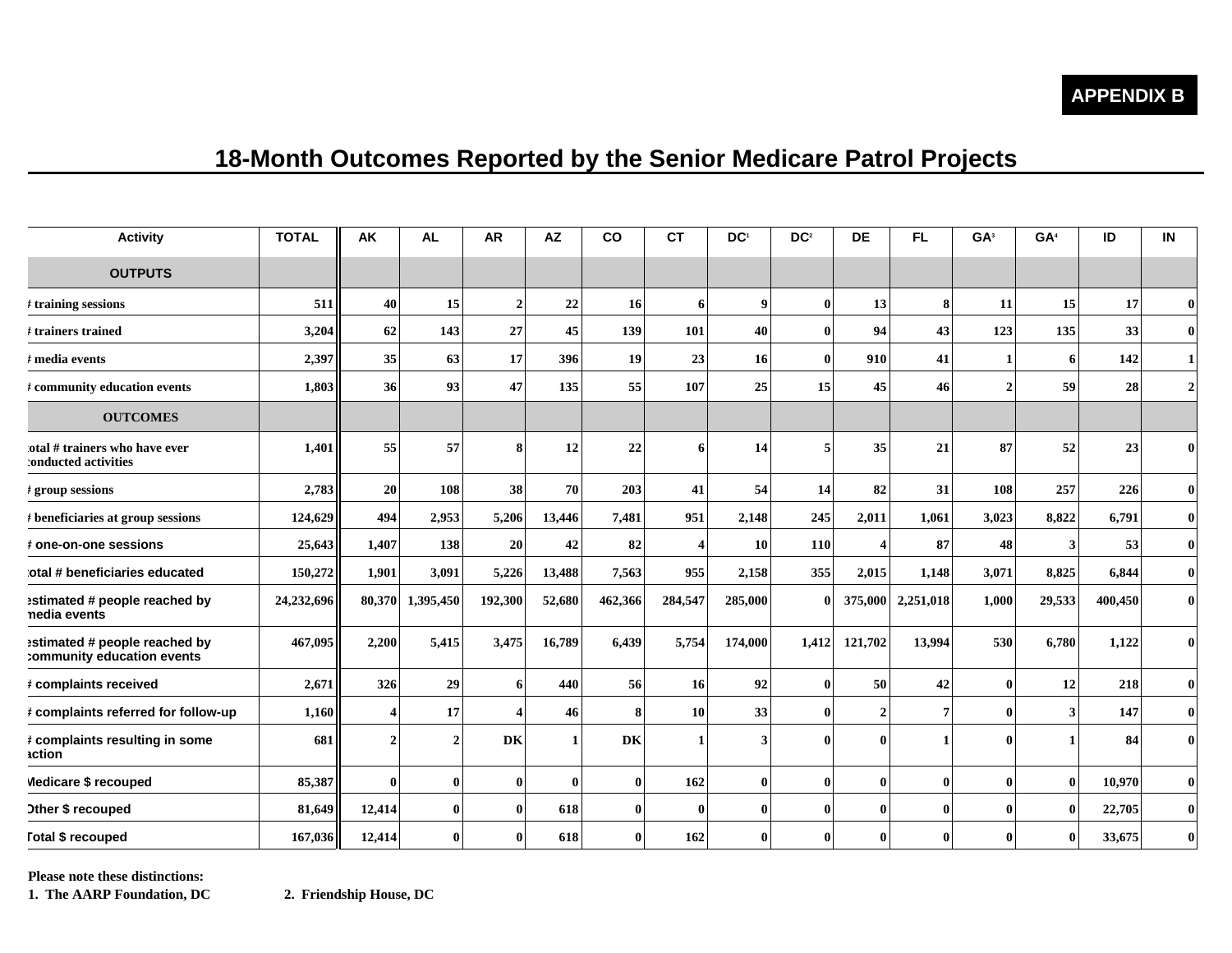## **18-Month Outcomes Reported by the Senior Medicare Patrol Projects**

| <b>Activity</b>                                             | <b>MA</b> | <b>ME</b>         | M I      | <b>MT</b>               | <b>NM</b>               | <b>NV</b>      | OH                      | <b>OK</b>      | <b>OR</b>    | <b>PR</b>    | TX <sup>5</sup> | TX <sup>6</sup> | UT              | <b>VA</b>           | <b>WA</b> |
|-------------------------------------------------------------|-----------|-------------------|----------|-------------------------|-------------------------|----------------|-------------------------|----------------|--------------|--------------|-----------------|-----------------|-----------------|---------------------|-----------|
| <b>OUTPUTS</b>                                              |           |                   |          |                         |                         |                |                         |                |              |              |                 |                 |                 |                     |           |
| # training sessions                                         | 25        | 17                | 24       | $\overline{\mathbf{4}}$ | $\overline{\mathbf{4}}$ | 35             | $\overline{\mathbf{3}}$ | $\overline{2}$ | 48           | 8            | $\bf{o}$        | 15              | 5               | 15                  | 123       |
| # trainers trained                                          | 158       | 110               | 289      | 31                      | 102                     | 41             | 63                      | 16             | 289          | 79           | 154             | 46              | 45              | 339                 | 457       |
| # media events                                              | 133       | 71                | 3        | 32                      | 27                      | 28             | 47                      | $\mathbf{2}$   | <b>16</b>    | 25           | $\mathbf Q$     | 37              | 3               | 111                 | 183       |
| # community education events                                | 73        | 138               | 5        | 50                      | 55                      | 30             | 61                      | 47             | 12           | 333          | 29              | 76              | 13              | <b>110</b>          | 76        |
| <b>OUTCOMES</b>                                             |           |                   |          |                         |                         |                |                         |                |              |              |                 |                 |                 |                     |           |
| otal # trainers who have ever<br>conducted activities       | 45        | 45                | 31       | 28                      | 18                      | 19             | 41                      | 7              | 45           |              | 88              | 31              | 11              | 135                 | 457       |
| # group sessions                                            | 127       | 23                | 89       | 12                      | 19                      | 23             | 121                     | $\overline{2}$ | 44           | $\mathbf{0}$ | 56              | 82              | 15              | 328                 | 590       |
| # beneficiaries at group sessions                           | 3,790     | 1,130             | 4,933    | 247                     | 594                     | 1,185          | 5,026                   | 1,628          | 1,640        | $\mathbf{0}$ | 1,075           | 2,125           | 350             | 10,556              | 35,718    |
| # one-on-one sessions                                       | 1,375     | 112               | $\bf{0}$ | 6                       | 367                     | 20             | 357                     | $\overline{2}$ | 23           | 5            | 135             | 277             | 57              | $\mathbf{0}$        | 20,899    |
| otal # beneficiaries educated                               | 5,165     | 1,242             | 4,933    | 253                     | 961                     | 1,205          | 5,383                   | 1,630          | 1,663        |              | 1,210           | 2,402           | 407             | 10,556              | 56,617    |
| estimated # people reached by<br>nedia events               |           | 166,650 2,202,351 | 1,100    | 82,210                  | 242,500                 | 3,532,832      | 1,275,002               | 20,100         | 2,364,650    | 850,000      | 630,000         | 2,412,000       | 1,700           | 2,108,453 2,533,434 |           |
| estimated # people reached by<br>:ommunity education events | 5,027     | 6,587             | 1,650    | 1,232                   | 10,816                  | 2,817          | 8,196                   | 3,951          | 11,144       | 5,000        | 4,000           | 4,349           | 2,900           | 22,287              | 17,527    |
| # complaints received                                       | 65        | 29                | 129      | 6                       | 63                      | 81             | 8                       | 6              | 28           | 710          | 35              | 38              | $7\phantom{.0}$ | 135                 | 44        |
| # complaints referred for follow-<br>Jp                     | 7         | 20                | 44       | $\mathbf{0}$            | 37                      | 11             |                         | 6              | 14           | 600          | $\mathbf{0}$    | 11              | $\mathbf{0}$    | 105                 | 23        |
| # complaints resulting in some<br>action                    | DK        | 7                 | DK       | $\bf{0}$                | 28                      | $\overline{2}$ | $\mathbf{0}$            | O              |              | 520          | $\mathbf{0}$    |                 | $\theta$        | DK                  | 20        |
| Medicare \$ recouped                                        | DK        | DK                | 17,269   | $\mathbf{0}$            | 4,927                   | 787            | $\bf{0}$                | $\bf{0}$       | DK           | DK           | $\mathbf{0}$    | $\mathbf{0}$    | $\mathbf{0}$    | DK                  | 51,272    |
| Other \$ recouped                                           | 34,762    | DK                | 2,466    | $\bf{0}$                | 382                     | 3,723          | $\bf{0}$                | 0              | DK           | DK           | 0               | 86              | $\mathbf{0}$    | DK                  | 4,493     |
| <b>Total \$ recouped</b>                                    | 34,762    | $\bf{0}$          | 19,735   | $\mathbf{0}$            | 5,309                   | 4,510          | $\bf{0}$                |                | $\mathbf{0}$ | $\mathbf{0}$ | 0               | 86              | $\mathbf{0}$    | $\bf{0}$            | 55,765    |